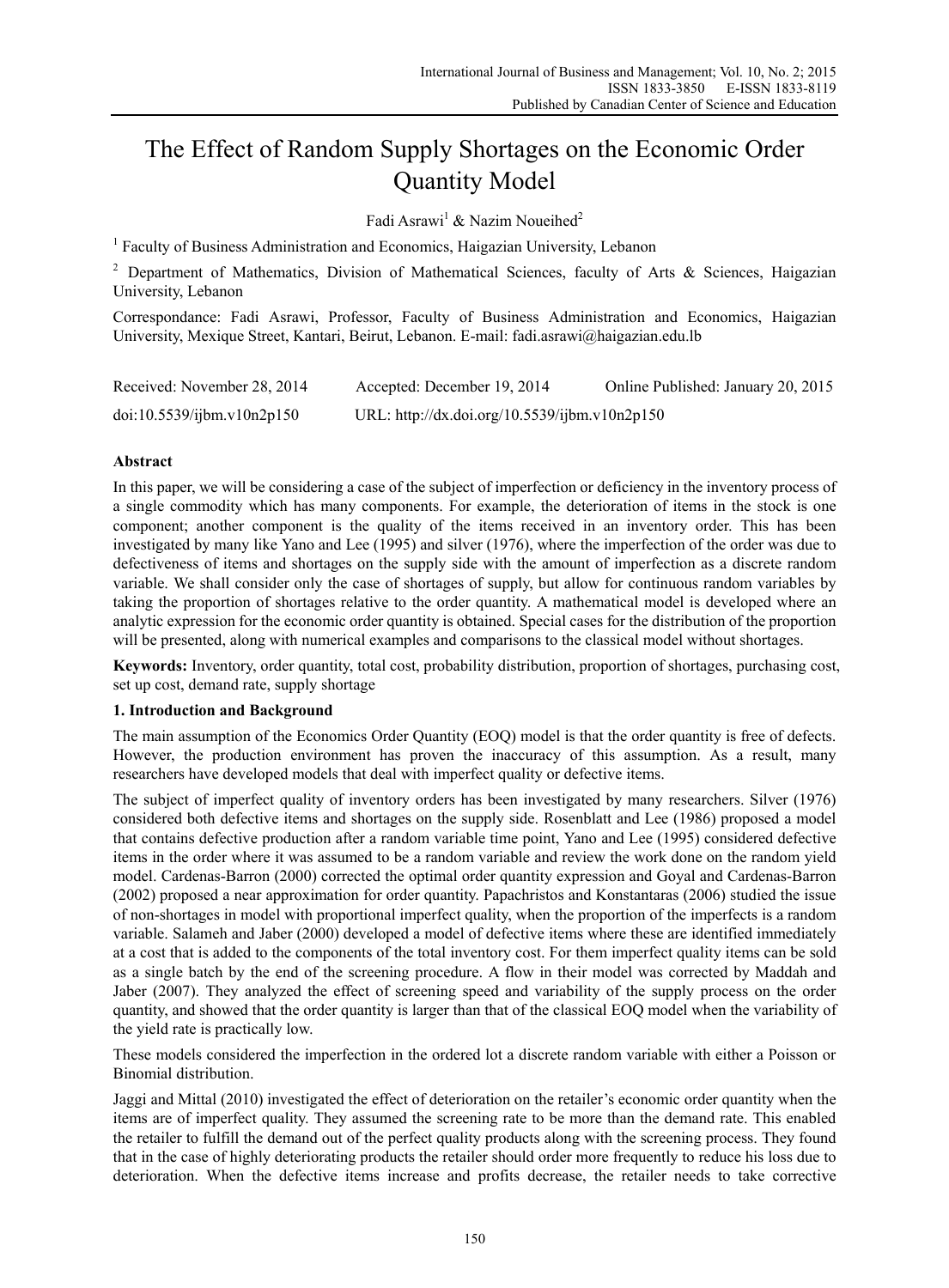measures in order to get good quality products or change his source of supply.

Chang and Ho (2010) applied the renewal reward theorem to calculate the expected profit per unit time associated with Konstantaras et al model (2007). A simpler expression of the profit function was obtained using AGMI theorem to determine the optimal inventory policy. They showed that a larger total profit per unit time can be realized as the value of demand or the inspection rate increases. The cost of sending acceptable items to the working inventory income will decrease either the holding cost or the expected defective rate.

Gani and Maheswari (2010) proposed a fuzzy model of an inventory problem with imperfect items where backorders are allowed. The demand, holding cost, ordering cost, shortage cost and defective rate were taken as fuzzy triangular numbers. The Graded Mean Integration defuzzification method was used to find the total profit per unit time and derive the optimal order quantity to maximize total profit. They showed that the economic order quantity and backorder quantity and total profit increased when demand increases if all the costs and defective rate remain the same. They showed that economic production quantity, shortage quantity and total profit increase when the percentage of imperfect quality alone changes.

Wee, Wang and Yang (2012) investigated an EPQ model with imperfect quality items, shortage backordering and screening constraint. They showed that the rate to fulfil the backorders is dependent on the screening rate. If production and screening are synchronized, they demonstrated that the optimal production time is always greater than the optimal time to eliminate backorders.

In our model, we will consider that the supplier has a screening process of his own and sends good items. However, due to random reasons, there could be some shortages or less quantity than originally ordered. The situation we are considering is not far from reality for many reasons: increase in demand for the item, breakdown of the production machine in the factory, releases of new edition of the item where the production of the old one stops.

To allow for easier analysis, and more interesting cases about the distribution of shortages, we shall introduce a variable  $\alpha = \frac{x}{n}$  where "x" is the amount of shortage and "q" the quantity ordered, and consider " $\alpha$ " to be a  $q \nconfinuous random variable.$ 

A mathematical model is developed and an analytic expression for the economic order quantity is obtained. Also special distributions along with numerical examples and comparisons will be presented.

### **2. Research Methodology**

We shall adopt the usual traditional ways of investigating the specific inventory model we are considering. First we shall make reasonable physical and economic assumptions that are realistic and describe the model in a way so that the corresponding mathematical model mimics the real situation and has a feasible solution. The solution obtained shall be a unique optimal solution. After that , a variety of samples of the model are tested against classical models that have been studied before through a series of numerical examples that clearly show the effect of the factors of deficiency of the inventory process we considered.

### **3. The Mathematical Model**

In order to reach a satisfactory mathematical model for the situation we have described, we shall make the following assumptions;

- 1) The replenishment of the inventory stock is instantaneous. This is not to add more complications to the model.
- 2) No shortages are allowed, also no backlogging.
- 3) The payment of the cost of the transaction or the quantity ordered is based on what is received and not what is ordered.
- 4) The demand rate per unit time or the depletion rate of the on hand inventory stock is constant.

As in most classical models used to represent the inventory stocks, a quantity "q" is ordered and depleted according to the constant demand rate, and the replenishment of the inventory stock is made in such a way to avoid the situation of shortages. We shall also assume that the selling price of the item during the depletion period is constant. This makes the optimization process use the total cost per unit per unit time function instead of the profit function. The formal function that we use as our objective function is the sum of three component functions: The set up cost or fixed cost, the holding cost, and the procurement cost which is the cost of the inventory quantity received.

In deterministic models, the objective function which is the total cost per unit per unit time is minimized to find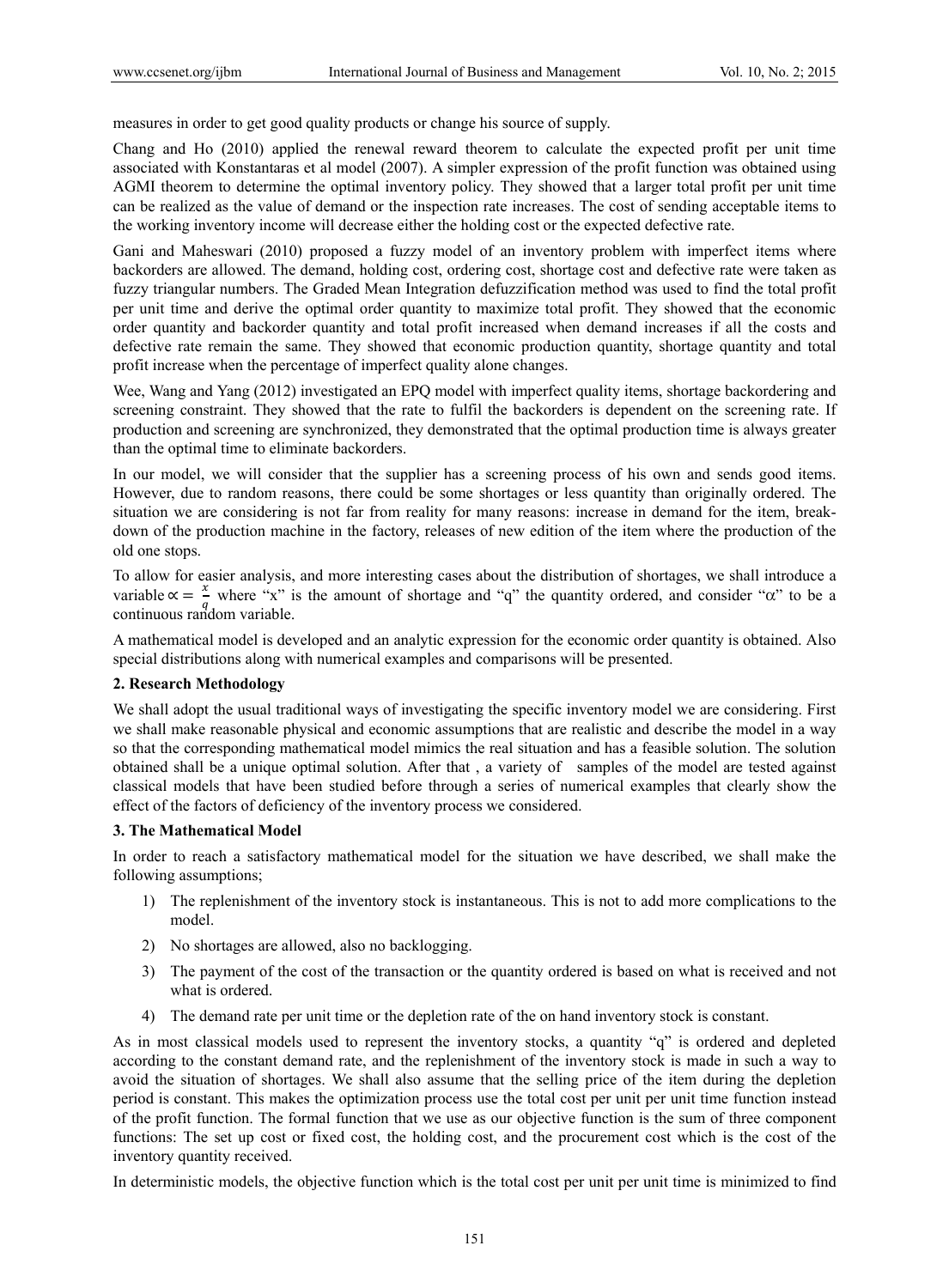the economic order quantity (EOQ). Some models yield an analytic expression for such a quantity, other models, with more complex conditions, demand numerical solutions and a theoretical proof of the existence and uniqueness of the optimizing order quantity.

Our model is not deterministic due to the randomness of the quantity supplied; the objective function is from a population of functions with a probability distribution induced by the distribution of the parameter α. The question is what to optimize?

Many researchers, who tackled nondeterministic inventory models before, chose to minimize the expected objective function due to the fact that the joint distribution of the random parameters in the model induces a probability distribution on a class of objective functions. However Maddah and Nasr pointed out that according to Ross, this is a birth renewal process and what should be minimized is the expected total cost divided by the expected inventory period. We will adopt this procedure in our paper.

We shall also start by considering that the model is described by an initial value problem that is: a first order differential equation with the initial value representing the quantity ordered .We will then proceed to find an analytic expression for the objective function suggested by Ross that is : the expected total cost function divided by the expected inventory period. We will derive a formula for the economic order quantity that we call <sup>*q*</sup>. After that we shall consider five different distributions for the parameter  $α$ , and consider several numerical examples by setting a specific distribution of the family. We will make a comparison of our model to the classical inventory model

- \* q: The quantity ordered;
- \* x: The random variable representing the amount of the shortage in the order;
- \* c: Purchasing cost / unit;
- \* h: Holding cost / unit / unit time;
- \* k: Set up cost / order;
- \*d: Demand rate / unit time.

An order of size "q" is placed. But due to random factors on the supply side  $(q - x)$  is received where x is a random variable. To simplify matters, let  $\frac{x}{x} = \infty$ , and consider  $\alpha$  to be continuous random variable with a support on [0,1]. In real life cases, the support is (0, $\beta$ ), where  $\beta \le 0.15$ . It should be noted that the cost of the missing X units will not be held, and the payment is only for the  $(q - x)$  units received.



Let  $d(t)$  be the inventory level in time. d satisfies the (IVP):

$$
\frac{dd}{dt} = -D \text{ and } d(o) = q - x = (1 - \infty)q
$$

d(t)=  $-Dt+(1-\alpha)$  q

The order cycle "T" is a random variable obtained by setting  $d(t)=0$  $T=(1-\alpha) q/D$ 

The holding cost is:

$$
H(q) = \left[\int_{0}^{\frac{(1-\alpha^2)q}{D}} [-Dt + (1-\alpha)q]dt\right]
$$

$$
= h\left(-\frac{Dt^2}{2} + (1-\alpha)qt\right|_{0}^{\frac{(1-\alpha)q}{D}}
$$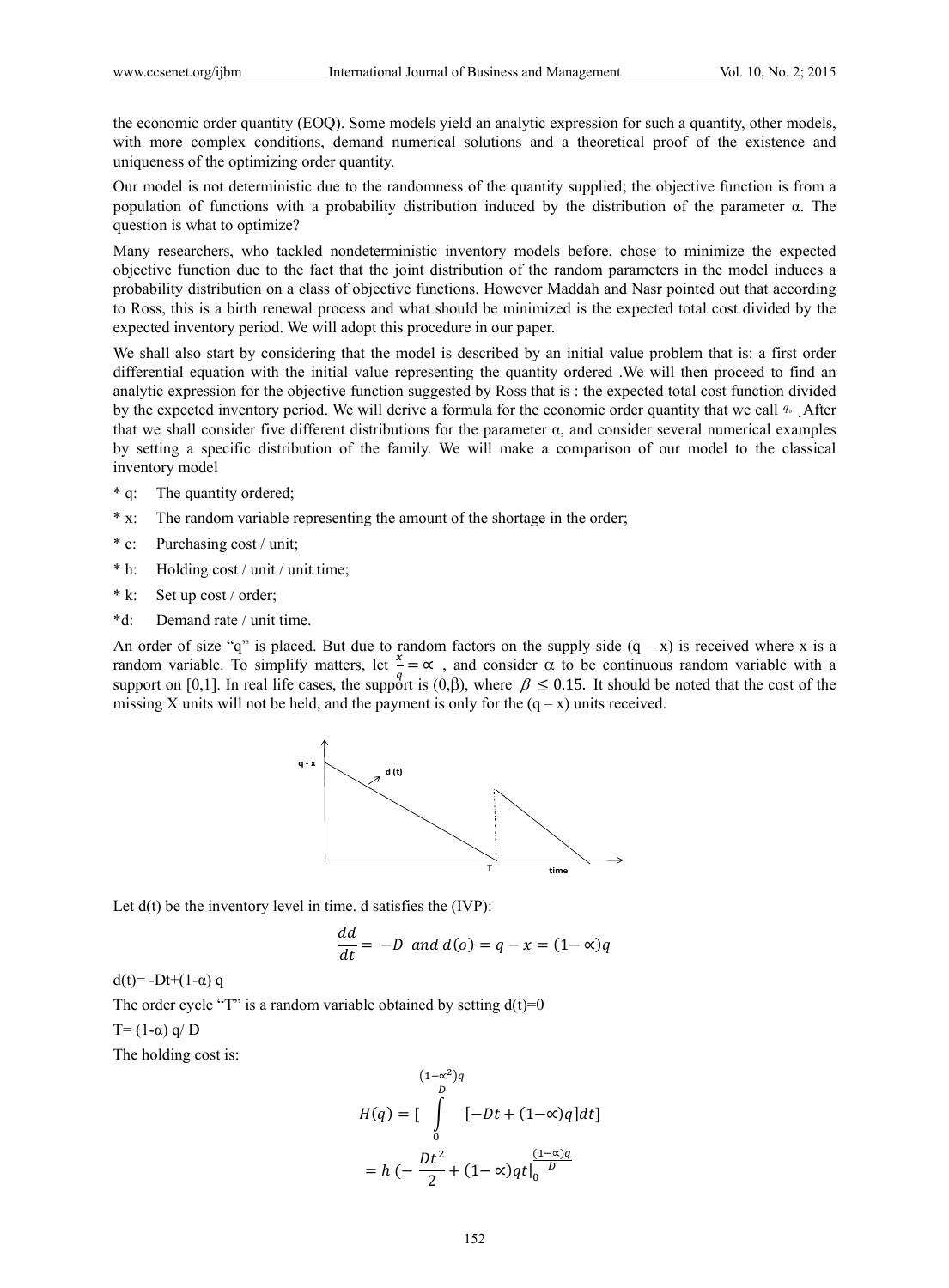$$
=\frac{h(1-\alpha)^2q^2}{2D}
$$

The total cost is:

$$
C(q) = K + c(1-\alpha)q + \frac{h(1-\alpha)^2q^2}{2D}
$$

According to the theorem of Ross, this is a renewal process, so to get optimal order quantity we should minimize

the function:  $g(q) = \frac{E(C(q))}{E(T)}$ 

$$
= \frac{K + Cq E(1-\alpha) + \frac{h q^2}{2D} E((1-\alpha)^2)}{\frac{q}{D} E(1-\alpha)}
$$

$$
= \frac{Dk}{E(1-\alpha)q} + CD + \frac{hqE((1-\alpha)^2)}{2E(1-\alpha)}
$$

$$
\frac{dg}{dq} = \frac{-DK}{E(1-\alpha)q^2} + \frac{h E((1-\alpha)^2)}{2E(1-\alpha)}
$$

$$
\frac{dg}{dq} = 0 \Rightarrow \frac{-DK}{q^2} + \frac{h E((1-\alpha)^2)}{2} = 0
$$

$$
q^2 = \frac{DK}{h E((1-\alpha)^2)}
$$

$$
q_0^* = \sqrt{\frac{2DK}{h E((1-\alpha)^2)}}
$$

 $q_0^*$  is the optimal order quantity for our model.

Note that if∝ = 0, the formula reduces to  $q_c^* = \sqrt{\frac{2DK}{h}}$  being the order quantity without shortages. Now  $E((1-\alpha)^2) = 1 - 2E(\alpha) + E(\alpha^2)$  $= 1 - 2 \mu + \mu^2 + \sigma^2$ 

With  $\mu$  and  $\sigma^2$  being the mean and variance of∝.

Some special cares for the distribution of∝.

# **4. Proof of the Uniqueness of the Optimal Quantity**

We shall employ the convexity principle for the uniqueness of the minimizer of our objective function.

The second order derivative of the function is:

 $d^2g = 2$  DK > 0, for all q > 0  $dq^2 q^3$ 

This implies that the function "g" is convex, and since it is continuous, then the uniqueness of the optimizer follows.

Case 1:  $\propto$  is uniformly distributed over (a, b) with

$$
0 \le a < b < 1
$$

In this case,  $E((1-\alpha)^2) = 1 - \frac{2(a+b)}{2} + \frac{(a+b)^2}{2} + \frac{(b-a)^2}{12} = 1 - a - b + \frac{a^2 + b^2 + ab}{3}$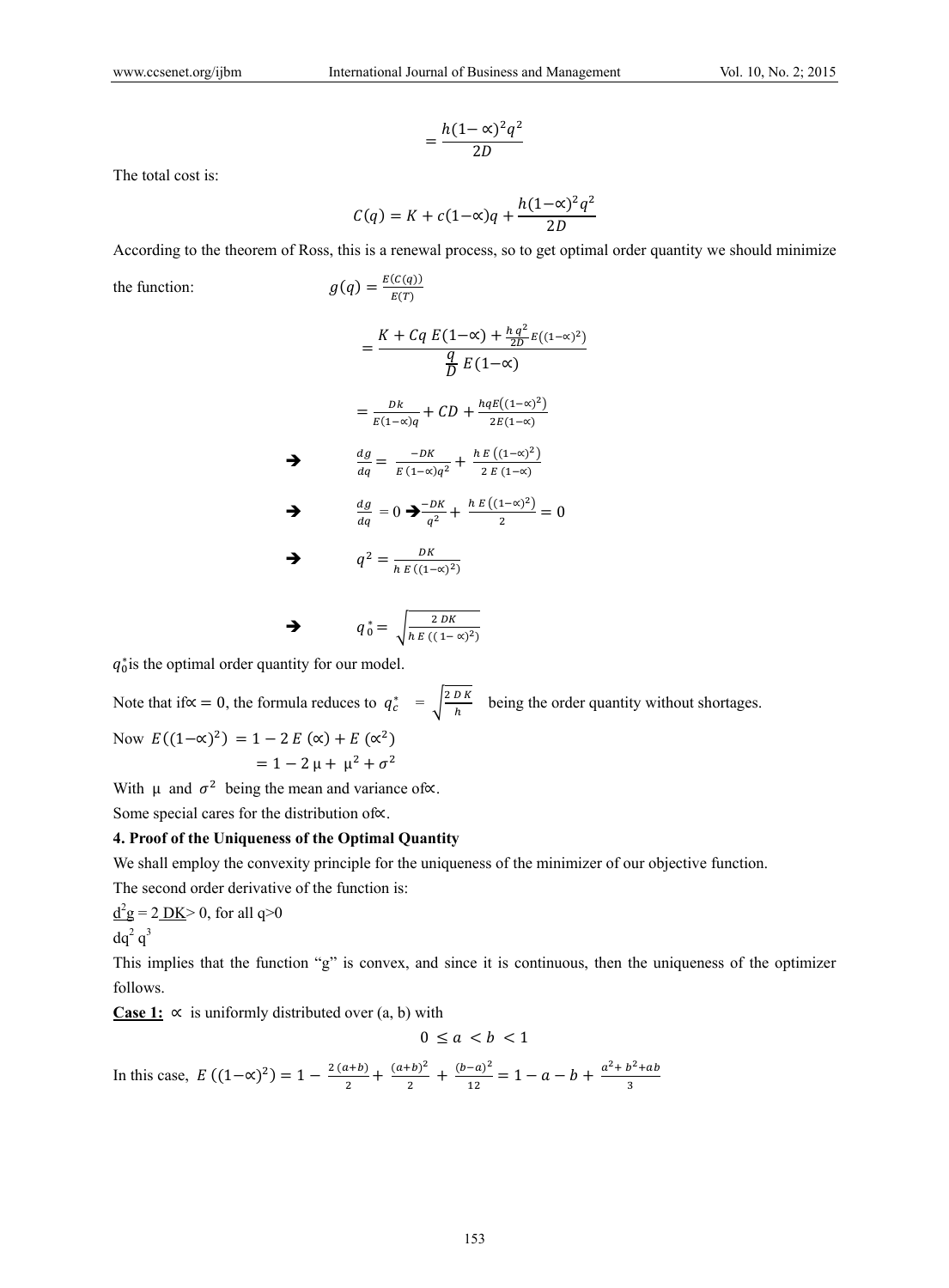

Numerical example1:

Let  $h = $0.1 K = $100$  $K = $100 D = 5$ And  $(a, h) = (0, 0.05)$ 

$$
E((1 - \alpha)^2) = 1 - 0.05 + \frac{5(0.05)^2}{3} = 0.95416
$$

The classical order quantity is:

$$
q_c^* = \sqrt{\frac{2(100)5}{0.1}} = 100 \text{ units}
$$

Our order quantity is:

$$
q_o^* = \sqrt{\frac{2 (100)5}{0.95416}} = 102.4 \text{ units}
$$

Numerical example 2:

Let  $h = $0.05$  $k = $200$  $D=6$ 

The classical order quantity is:

$$
q_c^* = 219
$$

Our order quantity is:

$$
q_o^* = 224
$$

# $Case 2:$

 $\alpha$  has a triangular symmetric distribution with base (0. b), b  $\angle$  1 The Probability Density Function (PDF) of  $\alpha$  is:

$$
\frac{4\alpha}{b^2}, 0 < \alpha < \frac{b}{2}
$$

$$
P(\alpha) = \left\{ \frac{-4\alpha}{b^2} + \frac{4}{b}, \frac{b}{2} \leq \alpha < b \right\}
$$

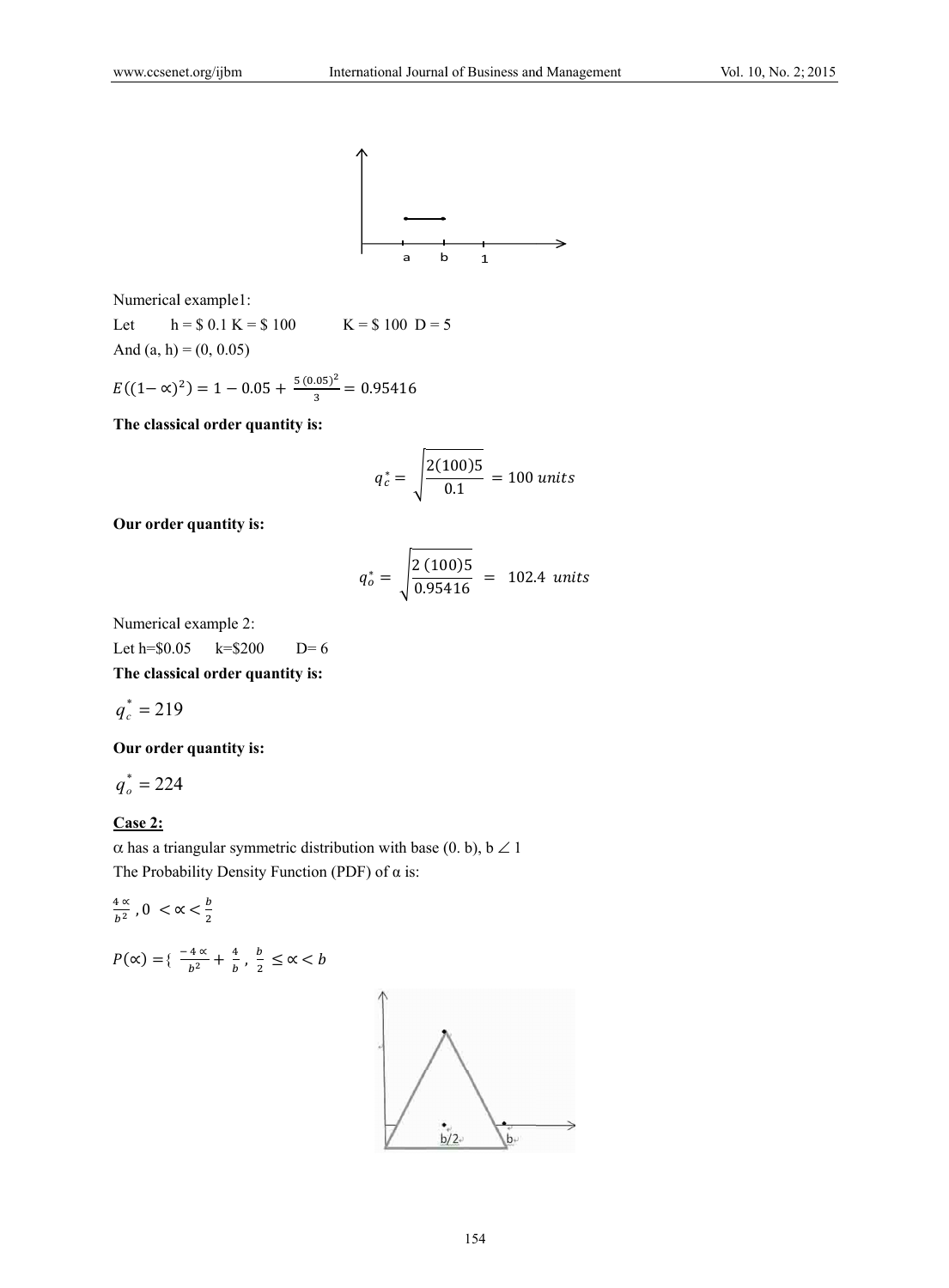$$
E((1 - \alpha)^2) = 1 - b + \frac{7}{24}b^2
$$

Numerical example 3:

Let h =  $$0.1 K = $500 D = 5$  and bb = 0.05

 $E((1-\alpha)^2) = 0.9507$ The classical order quantity is:  $q_c^* = \sqrt{\frac{2 (500)5}{0.1}} = 223.6$ 

Our model order quantity is: 
$$
q_o^* = \sqrt{\frac{2 (500)5}{0.1 (0.9507)}} = 229.3
$$

Numerical example 4:

Let  $h=0.05$  K=500 D=5 The classical order quantity is:  $q_c^* = 316$ Our model order quantity is:  $q_0^* = 324$ Case 3

 $\alpha$  has a normal distribution with  $\mu$  = 0.05 and  $\sigma^2$  = 0.01  $E((1-\alpha)^2) = 0.9095$ Numerical example 5:

 $h = $0.1 K = 500 D = 10$ 



The classical order quantity is:

 $q_c^* = 316;$ 

Our model order quantity is:  $q_0^* = 331$ ;

Numerical example 6:

 $h = 0.05$  K=500 D=10

The classical order quantity is:  $q_c^* = 447$ ;

Our model order quantity is:  $q_0^* = 466$ ;

### Case 4:

 $\alpha$  has the pdf=f( $\alpha$ )={ 2  $\alpha$ , 0<  $\alpha$ <1 0, otherwise  $E((1-\alpha)^2) = 1 - 2 E(\alpha) + E(\alpha^2)$ 

$$
E(\alpha) = \int_{0}^{1} 2\alpha^{2} d\alpha = \frac{2\alpha^{3}}{3} \Big|_{0}^{1} = \frac{2}{3}
$$

$$
E(\alpha^2) = \int_0^1 2\alpha^3 d\alpha = \frac{\alpha^4}{2} \Big|_0^1 = \frac{1}{2}
$$
  
\n
$$
\Rightarrow E(1 - \alpha)^2 = 1 - \frac{4}{3} + \frac{1}{2} = \frac{1}{6}
$$

Numerical example 7: h= $$0.1, k=.$500, D=5$  $q^*c = 223$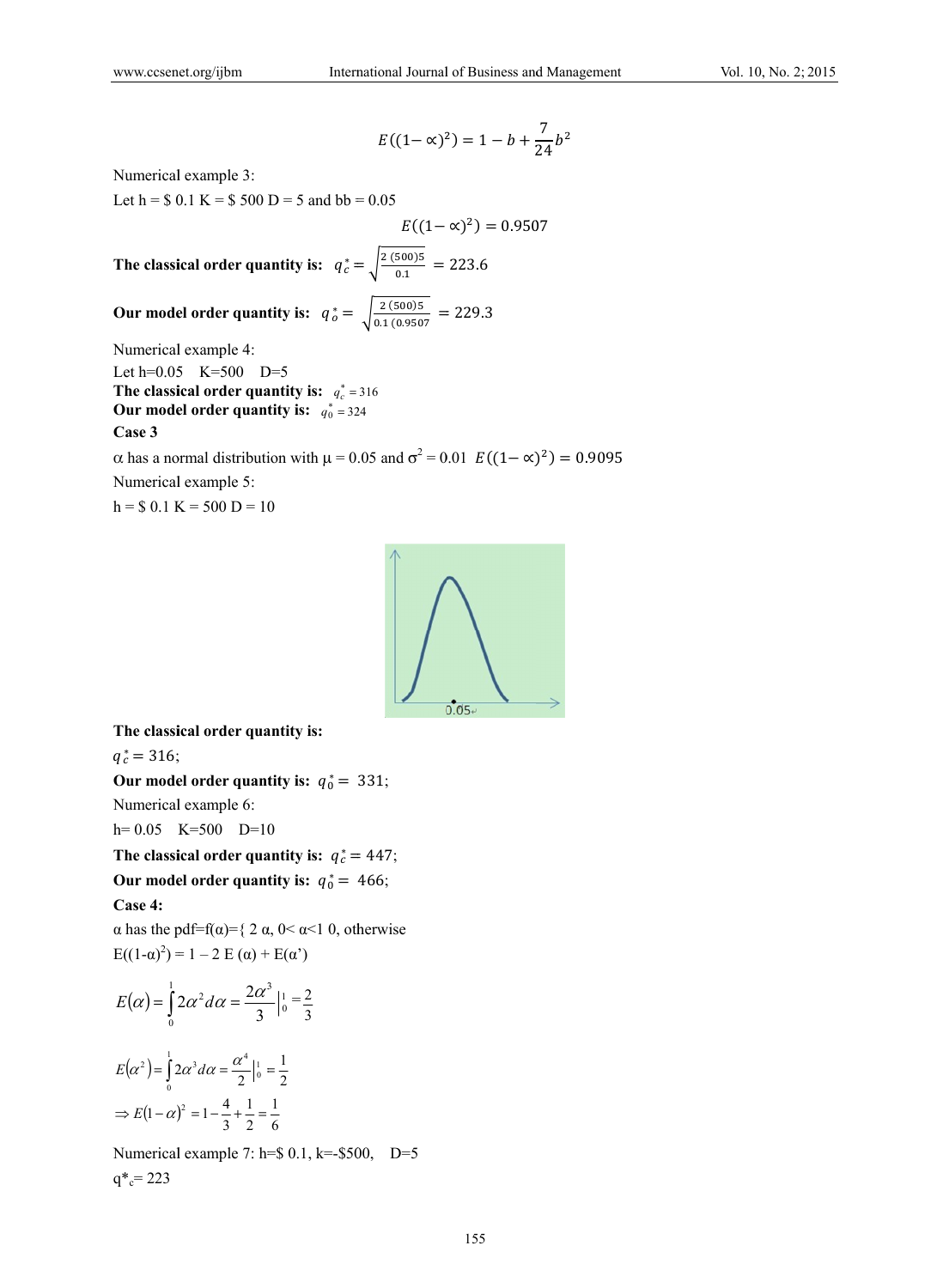# $q^*$ <sub>0</sub>= 547

Numerical example 8 h= $$0.1, k=400, D=7$ 

$$
q^*_{c} = 236
$$

 $q^*$ <sub>0</sub>= 579

Case 5:  $\alpha$  has the slanted triangular distribution between 0 and b, in this case the pdf is  $f(\alpha)$  $=\frac{1-2\alpha}{\alpha}+2b, 0 \prec \alpha \prec b$ *otherwise* 0,  $\left\{\frac{-2\alpha}{b^2}+2b, 0 \prec \alpha \prec$ 

 $(\alpha) = \iint_{0}^{\infty} \frac{2\alpha}{b^2} + \frac{2\alpha}{b} d\alpha = \frac{2\alpha}{3b^2} + \frac{\alpha}{b} \begin{bmatrix} 1 \\ 0 \end{bmatrix}$ 2  $3b^2$  $2\alpha^3$  $\boldsymbol{0}$ 2 2  $\left(2\alpha^2\right)^2\left(2\alpha\right)^3\left(2\alpha^3\right)^2\left(\alpha^2\right)^2$  $d\alpha = \frac{2a}{3b^2} + \frac{a}{b}$ *b*  $E(\alpha) = \int_0^b \left( \frac{-2\alpha^2}{b^2} + \frac{2\alpha}{b} \right) d\alpha = \frac{-2\alpha^3}{3b^2} + \frac{\alpha}{b}$ J  $\backslash$  $\overline{\phantom{a}}$ l  $=\int_{0}^{b} \left(-\frac{2\alpha^{2}}{b^{2}}+\frac{2\alpha}{b}\right) d\alpha = \frac{-2\alpha^{3}}{3b^{2}}+\frac{\alpha^{2}}{b}\bigg|_{0}^{b} = \frac{-2b^{3}}{3b^{2}}+b=\frac{b}{3}$  $\frac{2b^3}{2} + b = \frac{b}{2}$ *b*  $\frac{-2b^3}{2} + b =$  $\mathbb{E}\left(\alpha^2\right) = \int_0^b \frac{-2\alpha^3}{h^2} + \frac{2\alpha^2}{h} d\alpha =$ J λ  $\overline{\phantom{a}}$ l  $\left(\alpha^2\right) = \int_0^b \left(\frac{-2\alpha^3}{b^2} + \frac{2\alpha^2}{b}\right) d\alpha$  $\int_0^b b^2$  *b*  $2\alpha^2$ 2  $\left(2\right) - \frac{b}{1} \left(-2\alpha^{3} + 2\alpha^{2}\right)$  $\mathbf{b}^2$  3b  $\|\mathbf{0}\|_0$  $2\alpha^3$  $\left[\frac{-\alpha^4}{2b^2} + \frac{2\alpha^3}{3b}\right]_0^b = \left[-\frac{b^2}{2} + \frac{2b^2}{3}\right] = \frac{b^4}{6}$ 2 3  $2b^2$  $-\frac{b^2}{2} + \frac{2b^2}{3} = \frac{b}{4}$ 

$$
\Rightarrow E \left(1 - \alpha \right)^2 = 1 - \frac{2b}{3} + \frac{b^2}{6}
$$

Let  $h=0.1$ 

$$
\Rightarrow E(1-\alpha)^2 = 1 - \frac{(0.2)}{3} + \frac{(0.1)^2}{6} = 0.953
$$

Numerical example 9: h=\$ 0.1, k=-600, D=8  $q^*c = 310$ ;

 $q^*_{0} = 317;$ 

Numerical example 10: h=\$ 0.2, k=-600, D=10  $q^*c = 223$ ;

 $q^*$ <sub>0</sub>= 229;

It is obvious that there is a difference between the classical quantity ordered and the one due to shortages, and the difference becomes larger for larger quantities ordered or when the support of the probability distribution pdf the shortages proportion increases. Definitely this should be reflected as a saving in the overall cost of carrying the inventory of the item.

### **5. Conclusion**

Mathematical models that treat imperfect quality of inventory orders considered that the imperfection of the order was due to defectiveness of items and shortages on the supply side with the amount of imperfection as a discrete random variable.

In our model we have considered five possible distributions for the parameter "α". Most of them are realistic or close to the real market conditions. The numerical examples showed a difference between ordering under the situation of shortages on the supply ride and the classical inventory model. These differences are to become larger as the order quantity increases in size. This implies that for large quantity orders there is a substantial difference between the total cost/unit time according to the classical model and the total/unit time for the supply-shortages model. It is worthy to remark that if the shortage parameter "α" has some empirical distribution, constructed from actual market condition, the essential factor in our formula E  $((1-\alpha)^2)$  can be easily obtained from the histogram and substituted into the formula.

Our model considered the case of shortages of supply due to random reasons but allow for continuous random variables. Our mathematical model shows that the economic order quantity obtained is quite different than those in the classical order quantity with a better rate of accuracy. This reflects on the total cost for carrying inventory stocks for a long period of time. However we have to mention that in the case of the end of the conditions that promote the shortages, one should go back to the appropriate inventory model that well fits the situation. May be